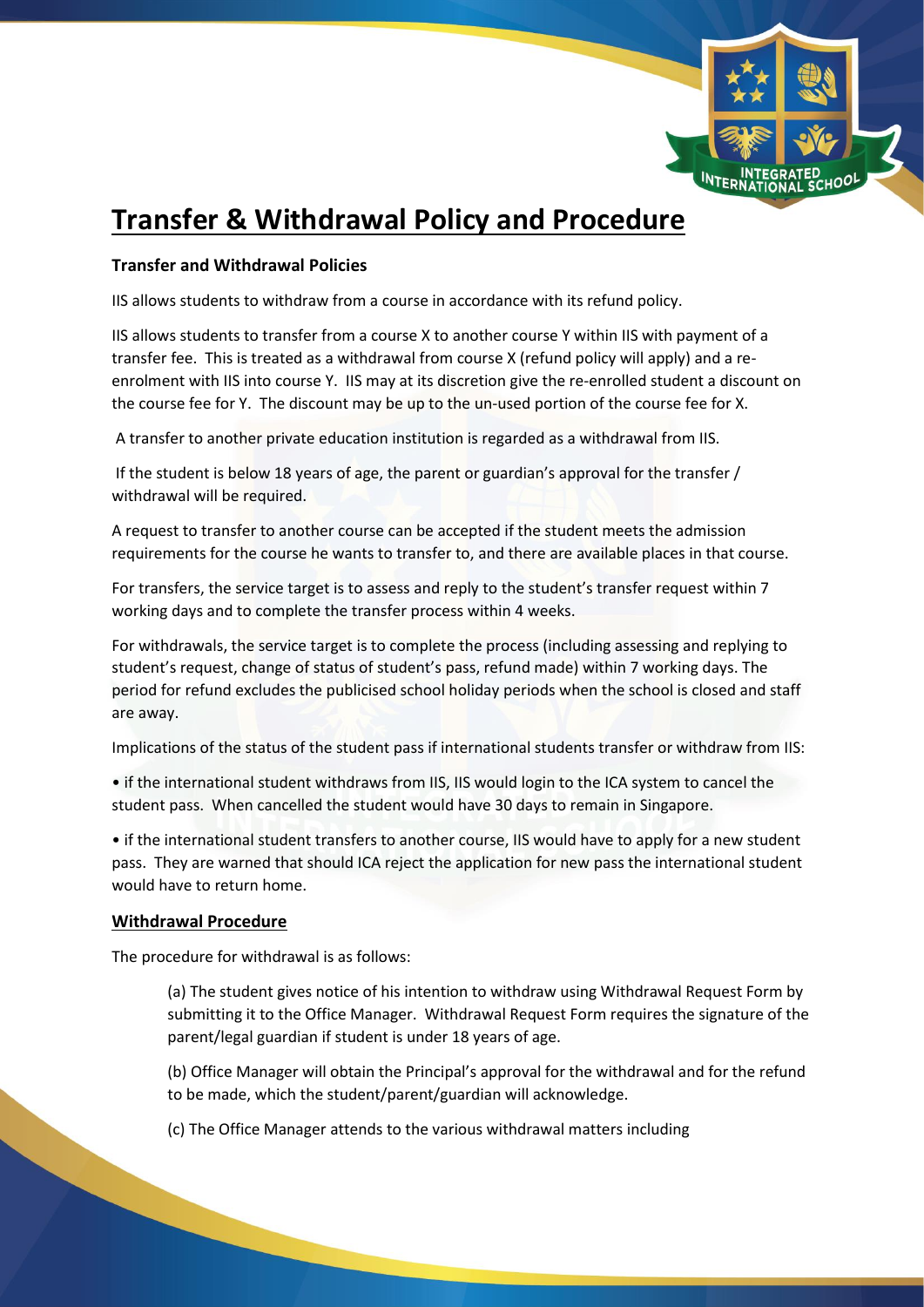

- Issuance of a letter to student effecting the withdrawal
- Cancellation of the student pass
- Informing the FPS provider
- Refund to the student if applicable
- Issuing the past attendance records to students that are enrolling in another course in another PEI

Where a student has withdrawn without informing IIS through any written request (signed hardcopy withdrawal form or the student's email request), IIS will treat this as an absence-for-an-extended period case. After a continuous 7-day absence from class, the student name will be reported to Immigration and Checkpoints Authority (ICA), the student pass cancelled, and the FPS provider informed.

## **Transfer Procedure**

The procedure for transfer is as follows:

(a) IIS determines and advises student that it is beneficial for the student to transfer to another course. The student then gives written notice of his intention to transfer course using Transfer Request Form. Transfer Request Form requires the signature of the parent/legal guardian if student is under 18 years of age.

- (b) The Education Consultant will:
	- explain to the student the implications for his student pass, etc. IIS must cancel the current student pass and apply for a new student pass for the new course. Students should not hold IIS liable should the student's pass application not be approved by the Singapore ICA.

• inform the student that a new application and registration fee is payable upon submission of the form and the fee is non-refundable.

• inform the student that he can be charged for all modules consumed.

(c) Office Manager attends to or oversees the various transfer matters including

- issuance of a letter to student replying to the transfer request
- signing of the new contract
- cancellation of the existing student pass and application for a new pass
- calculate un-used fee for the initial course to be discounted from course fee for the new course
- refund fees of initial course if applicable

• informing the FPS provider within 3 working days and updating FPS File 1 data (d) Local students will be notified of the outcome within 7 working days from the receipt of the transfer request. International students will be notified of the outcome of student's pass application within 4 to 6 weeks from the receipt of the transfer request (this may vary and depends on ICA processing period).